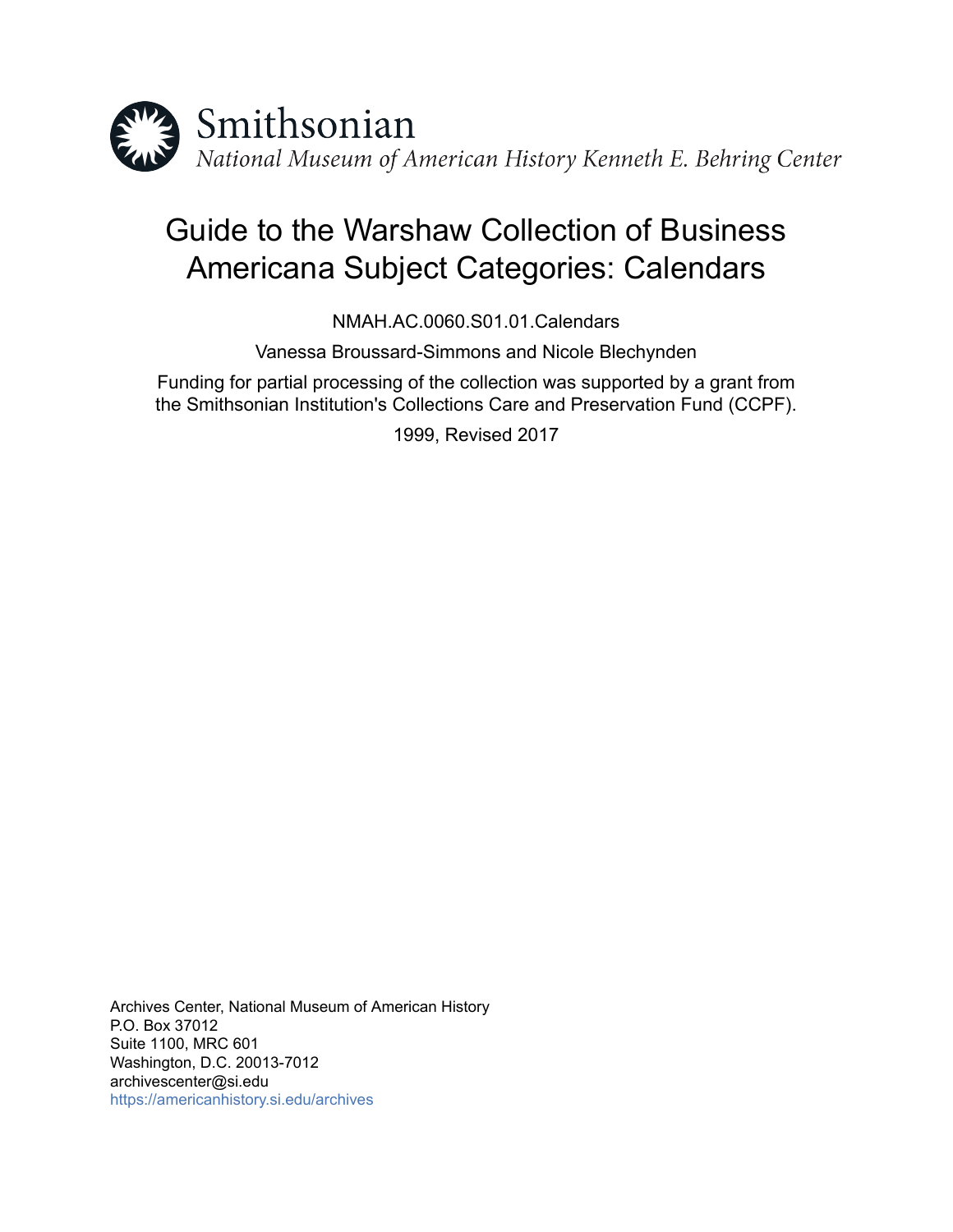## **Table of Contents**

<span id="page-1-0"></span>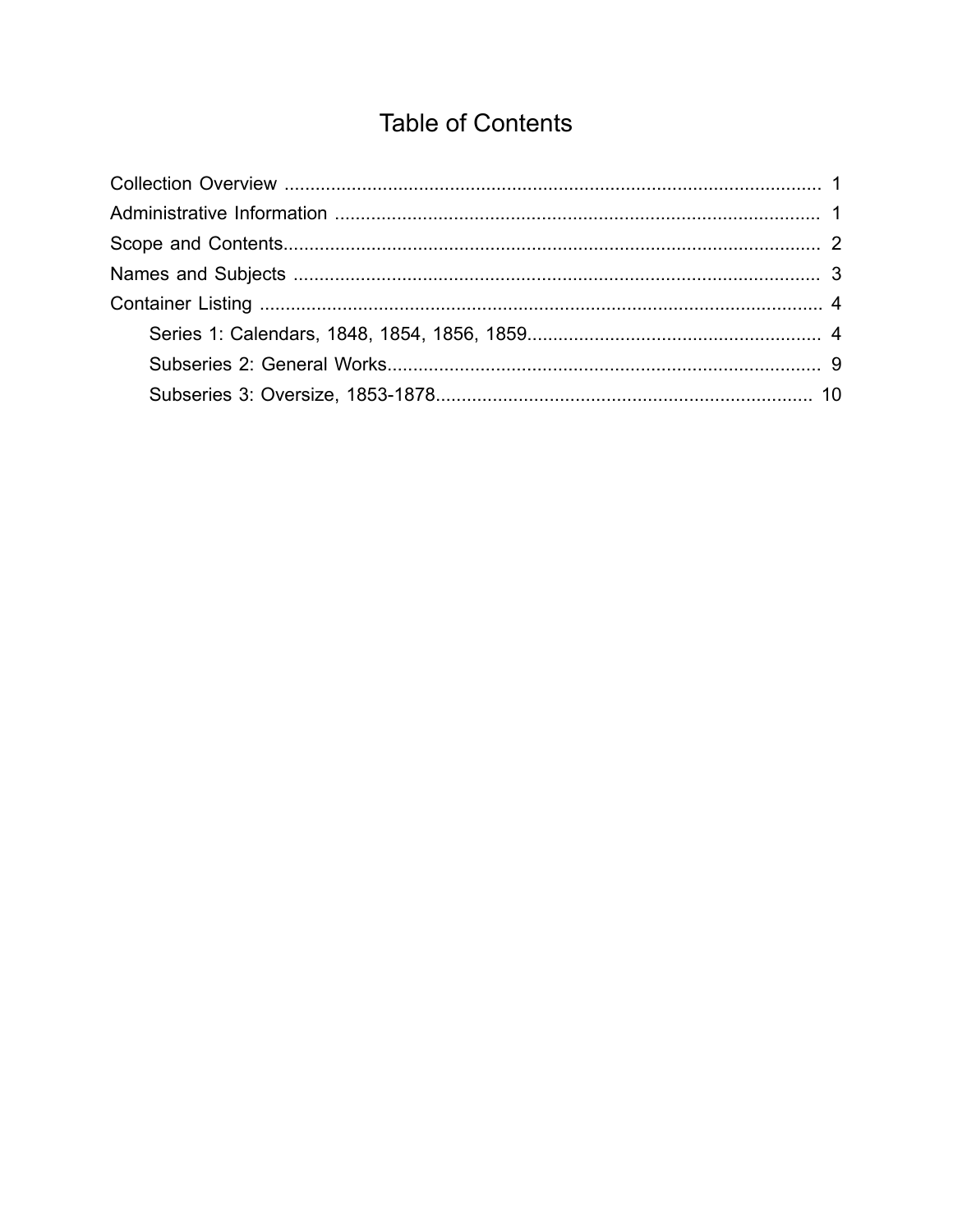## <span id="page-2-0"></span>**Collection Overview**

| <b>Repository:</b> | Archives Center, National Museum of American History                                                                                                                                                                                                                                                                                                                                                                                                                                                                                                                                                                                    |  |
|--------------------|-----------------------------------------------------------------------------------------------------------------------------------------------------------------------------------------------------------------------------------------------------------------------------------------------------------------------------------------------------------------------------------------------------------------------------------------------------------------------------------------------------------------------------------------------------------------------------------------------------------------------------------------|--|
| Title:             | Warshaw Collection of Business Americana Subject Categories:<br>Calendars                                                                                                                                                                                                                                                                                                                                                                                                                                                                                                                                                               |  |
| Date:              | circa 1841-1976                                                                                                                                                                                                                                                                                                                                                                                                                                                                                                                                                                                                                         |  |
| Identifier:        | NMAH.AC.0060.S01.01.Calendars                                                                                                                                                                                                                                                                                                                                                                                                                                                                                                                                                                                                           |  |
| Creator:           | Warshaw, Isadore, 1900-1969                                                                                                                                                                                                                                                                                                                                                                                                                                                                                                                                                                                                             |  |
| Extent:            | 4.06 Cubic feet (consisting of 7 boxes, 1 folder, 57 oversized folders, 1<br>flat box (partial).)                                                                                                                                                                                                                                                                                                                                                                                                                                                                                                                                       |  |
| Language:          | English.                                                                                                                                                                                                                                                                                                                                                                                                                                                                                                                                                                                                                                |  |
| Summary:           | A New York bookseller, Warshaw assembled this collection over nearly<br>fifty years. The Warshaw Collection of Business Americana: Calendars<br>forms part of the Warshaw Collection of Business Americana,<br>Subseries 1.1: Subject Categories. The Subject Categories subseries<br>is divided into 470 subject categories based on those created by Mr.<br>Warshaw. These subject categories include topical subjects, types or<br>forms of material, people, organizations, historical events, and other<br>categories. An overview to the entire Warshaw collection is available<br>here: Warshaw Collection of Business Americana |  |

## <span id="page-2-1"></span>**Administrative Information**

#### Acquisition Information

Calendars is a portion of the Business Ephemera Series of the Warshaw Collection of Business Americana, Accession AC0060 purchased from Isadore Warshaw in 1967. Warshaw continued to accumulate similar material until his death, which was donated in 1971 by his widow, Augusta. For a period after acquisition, related materials from other sources (of mixed provenance) were added to the collection so there may be content produced or published after Warshaw's death in 1969. This practice has since ceased.

#### Materials in the Archives Center

Archives Center Collection of Business Americana (AC0404)

#### Forms Part Of

Forms part of the Warshaw Collection of Business [Americana](http://sova.si.edu/record/NMAH.AC.0060) .

Missing Title:

- [Series 1: Business Ephemera](http://sova.si.edu/record/NMAH.AC.0060.S01)
- [Series 2: Other Collection Divisions](http://sova.si.edu/record/NMAH.AC.0060.S02)
- Series 3: Isadore [Warshaw](http://sova.si.edu/record/NMAH.AC.0060.S03) Personal Papers
- [Series 4: Photographic Reference Material](http://sova.si.edu/record/NMAH.AC.0060.S04)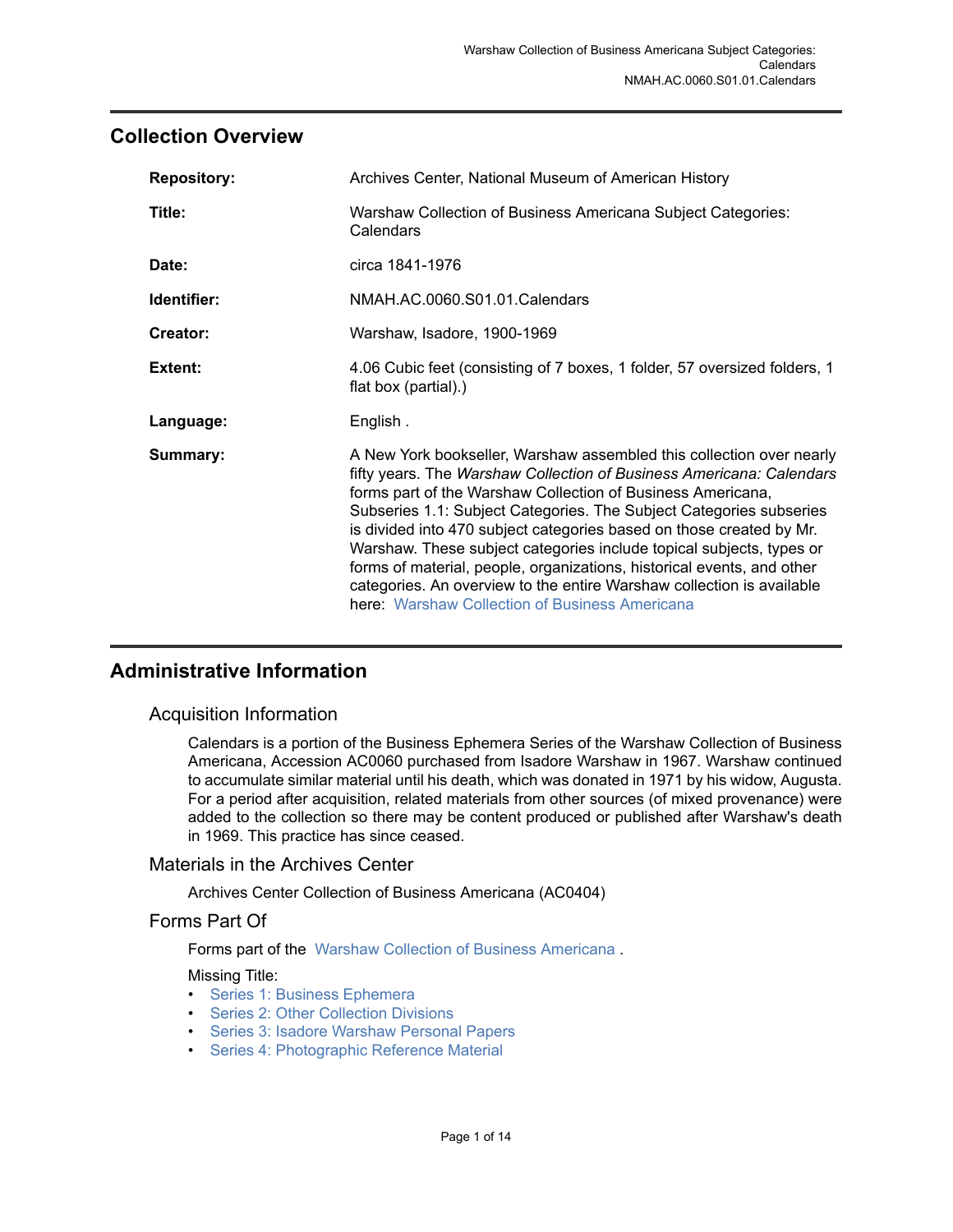### Processing Information

In 2016, with funding provided by the Smithsonian Institution's Collections Care and Preservation Fund, the Archives Center at the National Museum of American History implemented the use of minimal level processing standards to increase information about and facilitate access to more of our collections. A large portion of stored material from the original acquisition received minimal level processing, which resulted in additions to this Subject category. This effort included basic arrangement and replacement of non-archival housing for long-term stability, but staples and other fasteners have not all been removed. Revisions to the encoded finding aid were made to reflect the added content in context to the previously processed material.

Minimal level processing and enhancement of the machine-readable finding aid completed by Nicole Blechynden, September 2017.

#### Preferred Citation

Warshaw Collection of Business Americana, Archives Center, National Museum of American History, Smithsonian Institution

#### **Restrictions**

Collection is open for research. Some items may be restricted due to fragile condition.

#### Conditions Governing Use

Collection items available for reproduction, but the Archives Center makes no guarantees concerning copyright restrictions. Other intellectual property rights may apply. Archives Center cost-recovery and use fees may apply when requesting reproductions.

## <span id="page-3-0"></span>**Scope and Contents**

This material consists primarily of calendars. There are various types including centennial, gorham, perpetual, religious, advertising and art calendars. Calendars were heavily used as an advertising medium for various businesses. Such companies included manufacturers and dealers of pianos, furniture, ladies' and men's furnishings, proprietary medicines, carpets, fertilizers, teas, meats, soaps, threads and stationery. Insurance companies also tended to use calendars as a form of advertising. A number of the calendars were supplements to newspapers and periodicals. A few have been cut off saving just the images. Visual images of society women, women in sports, children, the four seasons, romance, animals and war were often used.

The Swift Company which made a variety of products including soap, meat and oleomargine produced calendars for 1918 and 1919 with images of World War I on the front. The reverse side contained useful information about some aspect of the war. War images include soldiers leaving love ones, sailors, Red Cross nurses and military women. Information on war gardening, preserving food, garments made by red cross workers, U.S.Navy vessels and U. S. airplanes and insignia for army marine and navy men is included on the reverse of these images. Other calendars include useful information on childhood safety (1959), history of the railroads and progress of the nineteenth century (Grand Union Tea Company, 1901).

There are a number of calendars in foreign languages including Spanish, French and German. These calendars also contain useful information. For example, a calendar published in Munich, Germany (1914) included the German coat of arms and each day had either the name of a saint or a holiday.

Other materials include correspondence, bills/receipts, printed advertisements, articles, pamphlets and books. Publications discuss issues such as calendar reform, invention of calendars and comparisons of calendars with chronologies. The bulk of the material is late nineteenth century.

The material in boxes one through six consists of dated calendars and is organized chronologically. Box six also contains perpetual calendars, advertisements for calendars and calendar plates. Box seven includes foreign calendars, religious calendars and publications mostly relating to calendar reform. Check other subject categories for additional calendars.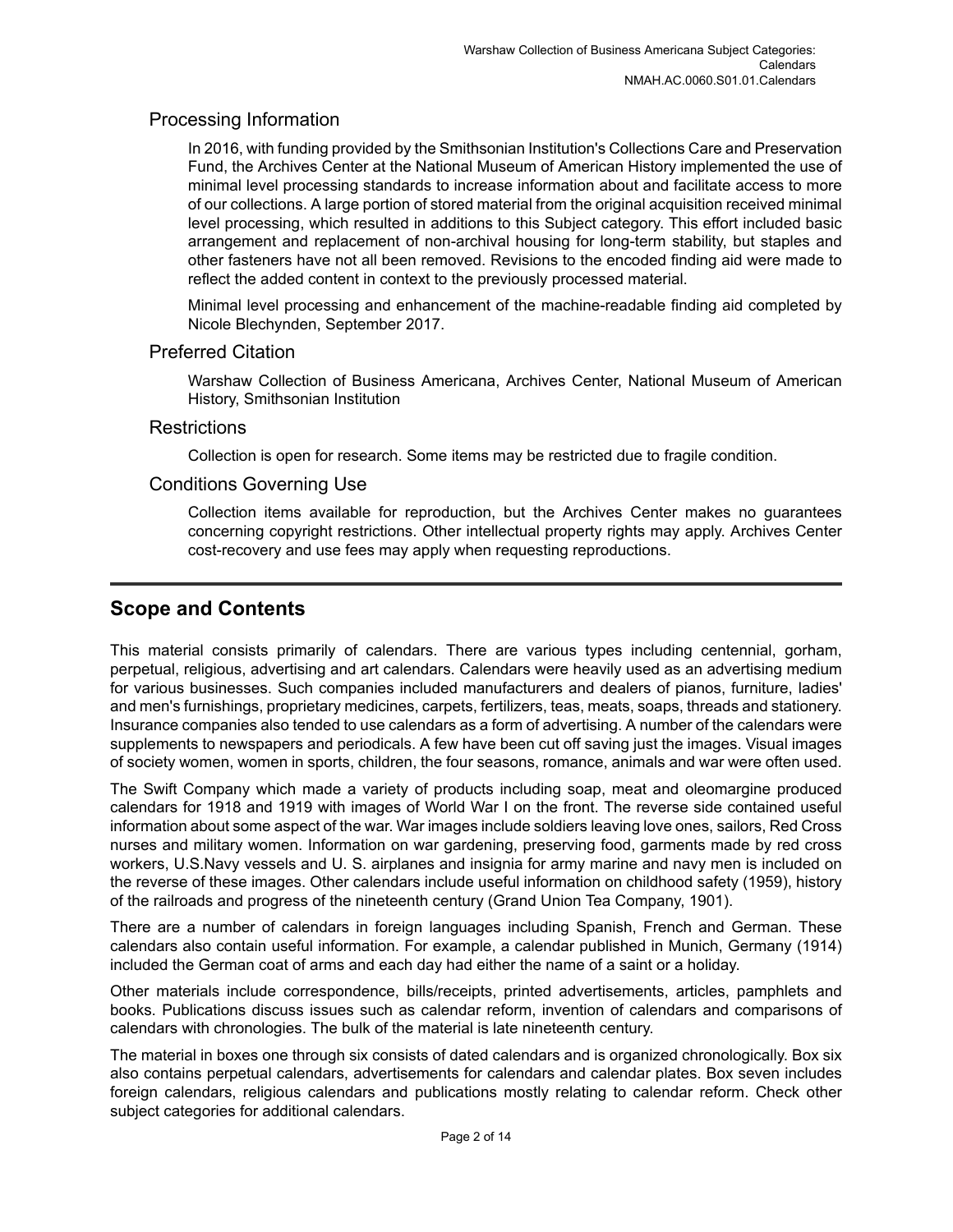## <span id="page-4-0"></span>Names and Subject Terms

This collection is indexed in the online catalog of the Smithsonian Institution under the following terms:

Types of Materials:

Business ephemera Ephemera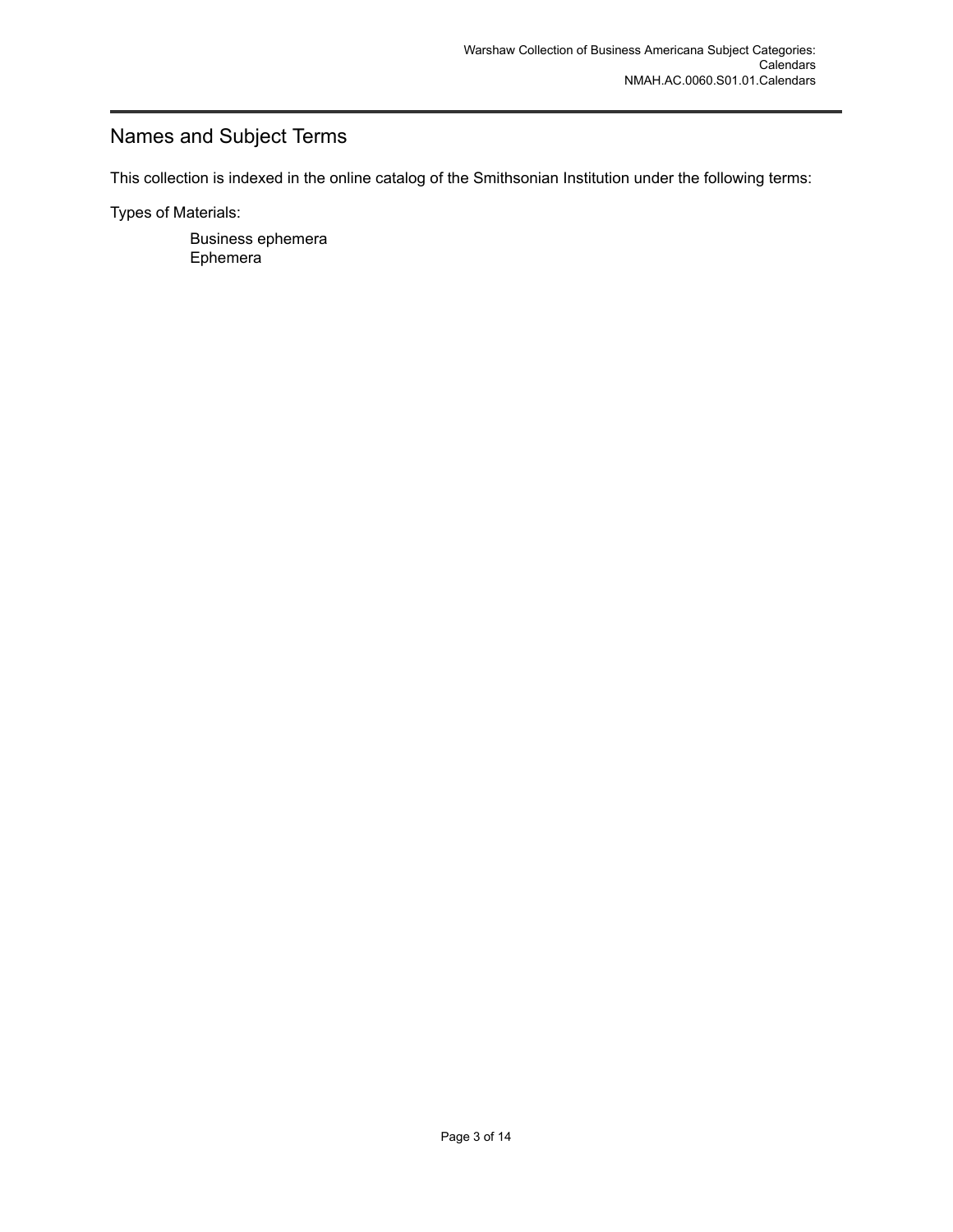## <span id="page-5-0"></span>**Container Listing**

## <span id="page-5-1"></span>Series 1: Calendars, 1848, 1854, 1856, 1859

| Box 1, Folder 1     | Calendars, 1865, 1867-1868, 1869, 1871, 1874, 1875 |
|---------------------|----------------------------------------------------|
| Box 1, Folder 2     | Calendars, 1876-1800                               |
| Box 1, Folder 3     | Calendars, 1881-1882                               |
| Box 1, Folder 4     | Calendars, 1883                                    |
| Box 1, Folder 5     | Calendars, 1884_                                   |
| Box 1, Folder 6     | Calendars, 1884-1885                               |
| Box 1, Folder 7     | Calendars, 1886                                    |
| Box 1, Folder 8     | Calendars, 1887                                    |
| Box 1, Folder 9     | Calendars, 1888                                    |
| Box 1, Folder 10    | Calendars, 1889                                    |
| Box 1, Folder 11    | Calendars, 1890                                    |
| Box 1, Folder 12-13 | Calendars, 1891                                    |
| Box 1, Folder 14-15 | Calendars, 1892                                    |
| Box 1, Folder 16-17 | Calendars, 1893                                    |
| Box 1, Folder 18    | Calendars, 1894                                    |
| Box 2, Folder 1-2   | Calendars, 1895                                    |
| Box 2, Folder 3-4   | Calendars, 1896                                    |
| Box 2, Folder 5-6   | Calendars, 1897                                    |
| Box 2, Folder 7-10  | Calendars, 1898                                    |
| Box 2, Folder 11-15 | Calendars, 1899                                    |
| Box 2, Folder 16-18 | Calendars, 1900                                    |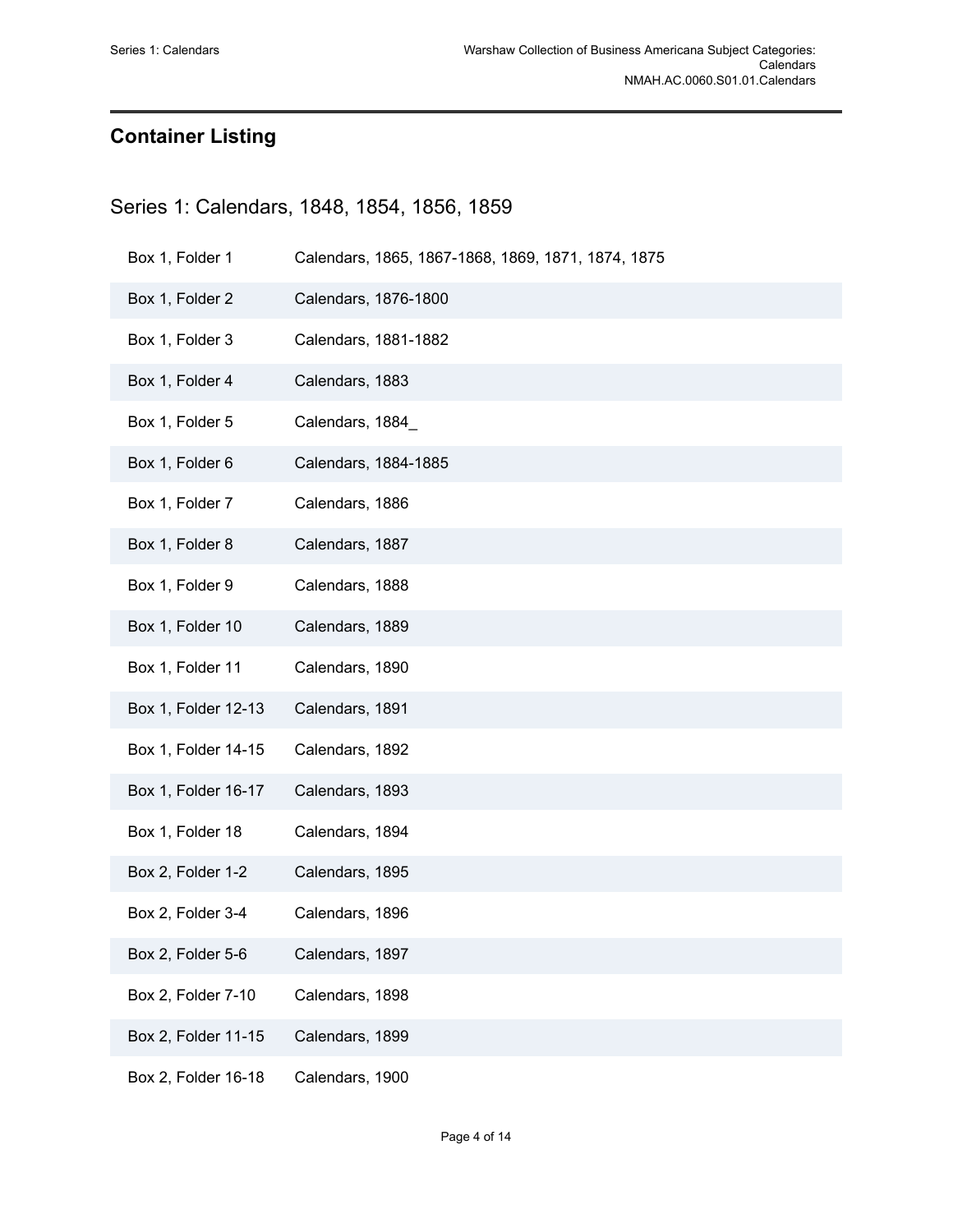| Box 3, Folder 1-3   | Calendars, 1901                   |
|---------------------|-----------------------------------|
| Box 3, Folder 4-6   | Calendars, 1902                   |
| Box 3, Folder 7-8   | Calendars, 1903                   |
| Box 3, Folder 9-12  | Calendars, 1904                   |
| Box 3, Folder 13-15 | Calendars, 1905                   |
| Box 3, Folder 16-17 | Calendars, 1906                   |
| Box 3, Folder 18    | Calendars, 1907                   |
| Box 4, Folder 1     | Calendars, 1908                   |
| Box 4, Folder 2-3   | Calendars, 1909                   |
| Box 4, Folder 4     | Calendars, 1910                   |
| Box 4, Folder 5-6   | Calendars, 1911                   |
| Box 4, Folder 7     | Calendars, 1912                   |
| Box 4, Folder 8     | Calendars, 1913 and 1914          |
| Box 4, Folder 9     | Calendars, 1915                   |
| Box 4, Folder 10    | Calendars, 1917                   |
| Box 4, Folder 11    | Calendars, 1918                   |
| Box 4, Folder 12    | Calendars, 1919                   |
| Box 4, Folder 13    | Calendars, 1920, 1921, 1923, 1924 |
| Box 4, Folder 14    | Calendars, 1925, 1926             |
| Box 4, Folder 15    | Calendars, 1927, 1928             |
| Box 4, Folder 16    | Calendars, 1930, 1931, 1932       |
| Box 4, Folder 17    | Calendars, 1936, 1939             |
| Box 4, Folder 18    | Calendars, 1941, 1945-1947        |
| Box 5, Folder 1     | Calendars, 1949                   |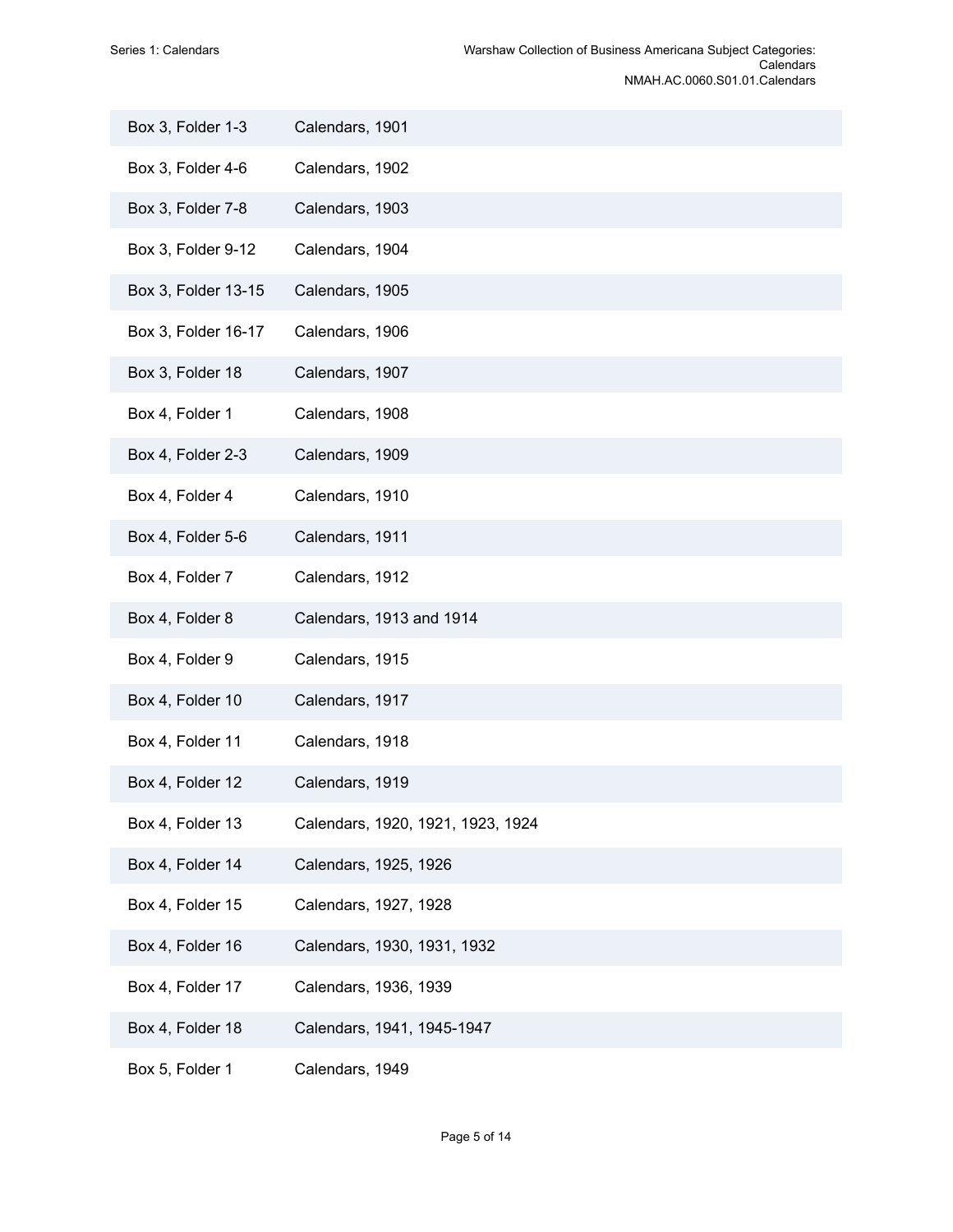| Box 5, Folder 2     | Calendars, 1950-1951                                                                              |                                                                                                                                                                                                                                                                                                                                                                                                                                                                                                                                                           |
|---------------------|---------------------------------------------------------------------------------------------------|-----------------------------------------------------------------------------------------------------------------------------------------------------------------------------------------------------------------------------------------------------------------------------------------------------------------------------------------------------------------------------------------------------------------------------------------------------------------------------------------------------------------------------------------------------------|
| Box 5, Folder 3     | Calendars, 1952                                                                                   |                                                                                                                                                                                                                                                                                                                                                                                                                                                                                                                                                           |
| Box 5, Folder 4     | Calendars, 1958-1959                                                                              |                                                                                                                                                                                                                                                                                                                                                                                                                                                                                                                                                           |
| Box 5, Folder 5     |                                                                                                   | Calendars, 1960, 1961, 1962                                                                                                                                                                                                                                                                                                                                                                                                                                                                                                                               |
| Box 5, Folder 6     | Calendars, 1964, 1965                                                                             |                                                                                                                                                                                                                                                                                                                                                                                                                                                                                                                                                           |
| Box 5, Folder 7     | Calendars, 1967, 1969                                                                             |                                                                                                                                                                                                                                                                                                                                                                                                                                                                                                                                                           |
| Box 5, Folder 8     |                                                                                                   | Calendars, 1972, 1973, 1974, 1976-77                                                                                                                                                                                                                                                                                                                                                                                                                                                                                                                      |
| Box 5, Folder 9     | Calendars, undated                                                                                |                                                                                                                                                                                                                                                                                                                                                                                                                                                                                                                                                           |
| Box 5, Folder 10-12 |                                                                                                   | Calendars, 1951-1953 (1953 missing)                                                                                                                                                                                                                                                                                                                                                                                                                                                                                                                       |
| Box 5, Folder 1949  | 1 Item (Ink on paper.)<br>Advertiser:<br>Language:<br>Notes:<br>Topic:<br>Genre/Form:<br>Culture: | Just in Case [Calendar illustration]<br>The Brown Calendar<br>English.<br>AC0060-0000072 (AC Scan No.)<br>June 1949 calendar page: Two men standing outside a<br>synthetic rubber factory. One is pointing to a Chinese(?) man<br>squatting with potted rubber plants and a sign.<br>Ethnic Imagery Project, Archives Center<br>Rubber<br>Calendars<br>Chinese                                                                                                                                                                                            |
| Box 6, Folder 1     |                                                                                                   | Honeywell Calendars, 1954-1956                                                                                                                                                                                                                                                                                                                                                                                                                                                                                                                            |
| Box 6, Folder 2     | 1 Item (Ink on paper.)<br>Advertiser:<br>Language:<br>Notes:<br>Topic:<br>Genre/Form:<br>Culture: | Honeywell Calendar 1955 [illustrated calendar], 1955<br>Honeywell, Inc.<br>English.<br>040060126.tif (AC Scan No.: illustration for April)<br>Honeywell Calender, 1955. Scan number above is for month of<br>April: calendar page with cartoon of "Pottawattamie Ceramics"<br>Corp." making ceramics. Caption: "Looks like the Chief is Still<br>Experimenting with his Automatic Factory Idea."<br>Ethnic Imagery Project, Archives Center<br><b>Business history</b><br>Ceramics<br>Calendars<br>Cartoons (humorous images)<br>Indians of North America |
| Box 6, Folder 2     |                                                                                                   | Honeywell Calendar 1956 [illustrated calendar], 1956                                                                                                                                                                                                                                                                                                                                                                                                                                                                                                      |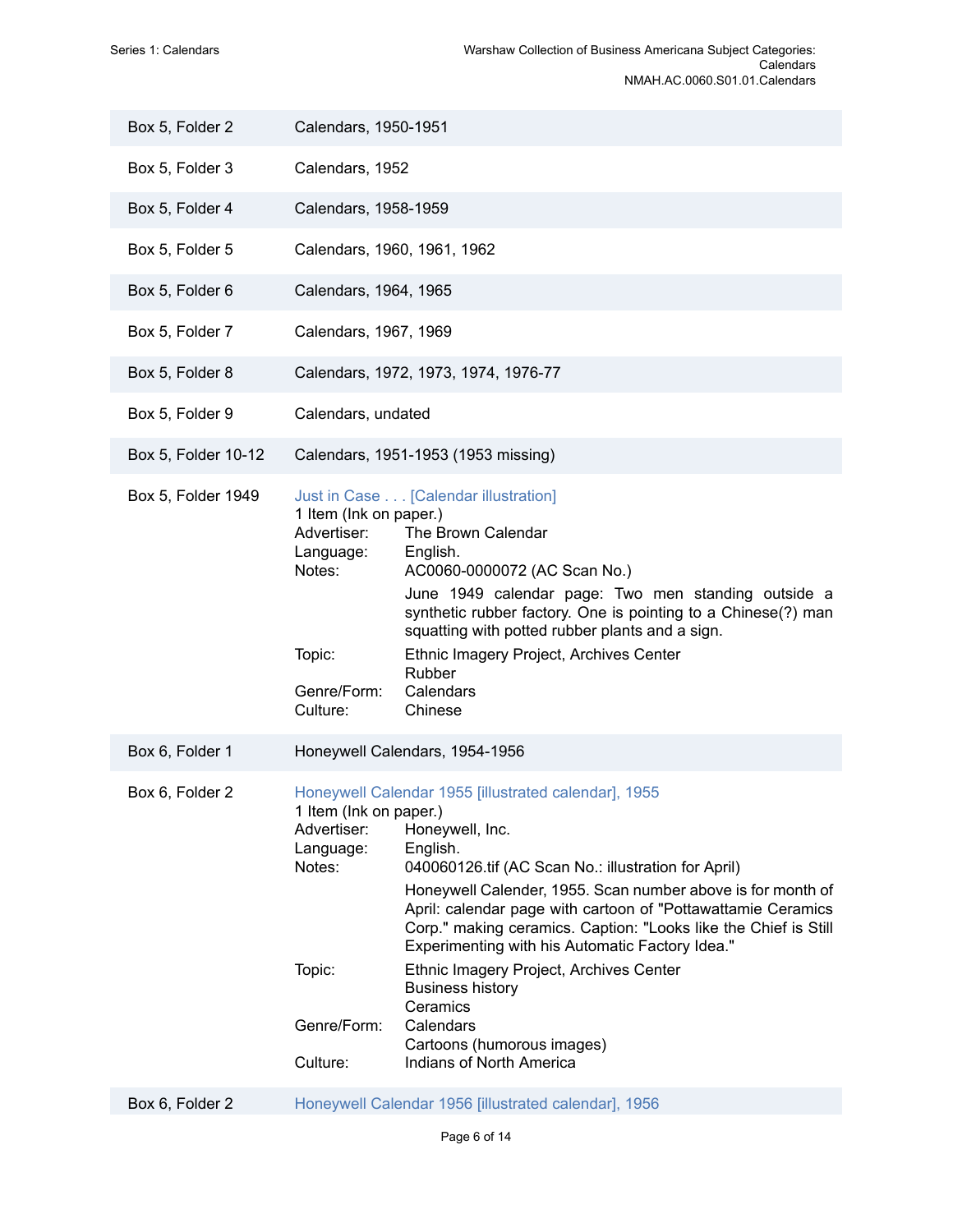|                 | 1 Item (Ink on paper.)<br>Advertiser:<br>Language:<br>Notes:<br>Topic:<br>Genre/Form:<br>Culture: | Honeywell, Inc.<br>English.<br>040060127.tif (AC Scan No.: April page)<br>Above scan is for month of April with illustration: man holding<br>onto pipe with various country symbols around him. Two other<br>men bang on the man's pipe and berate him. Caption: "Tap that<br>one again, Marconi--Skinhead's listening now!"<br>Ethnic Imagery Project, Archives Center<br><b>Business history</b><br>Calendars<br>Cartoons (humorous images)<br>Italians                          |
|-----------------|---------------------------------------------------------------------------------------------------|------------------------------------------------------------------------------------------------------------------------------------------------------------------------------------------------------------------------------------------------------------------------------------------------------------------------------------------------------------------------------------------------------------------------------------------------------------------------------------|
| Box 6, Folder 2 | 1 Item (Ink on paper.)<br>Advertiser:<br>Language:<br>Notes:<br>Topic:<br>Genre/Form:             | Honeywell Calendar 1956 [illustrated calendar], 1956<br>Honeywell, Inc.<br>English.<br>040060129.tif(AC Scan No.)<br>Month of August. Men in spaceship with gibberish Arabic-style<br>writing on the side. Caption: "Notice how nicely those engines<br>quieted down after we left Idlewild?"<br>Ethnic Imagery Project, Archives Center<br><b>Business history</b><br>Orientalism<br>Calendars<br>Cartoons (humorous images)                                                      |
| Box 6, Folder 2 |                                                                                                   | Honeywell Calendars, 1957-1959                                                                                                                                                                                                                                                                                                                                                                                                                                                     |
| Box 6, Folder 3 | 1 Item (Ink on paper.)<br>Advertiser:<br>Language:<br>Notes:<br>Topic:<br>Genre/Form:<br>Culture: | Honeywell Calendar 1959 [illustrated calendar], 1959<br>Honeywell, Inc.<br>English.<br>040060131.tif (AC Scan No.: September calendar page)<br>Month of September. Military personnel give up on their radio as<br>Sioux Indians more successfully use smoke signals. Caption:<br>"Let's Burn It and Use the Smoke."<br>Ethnic Imagery Project, Archives Center<br>Smoke signals<br><b>Business history</b><br>Calendars<br>Cartoons (humorous images)<br>Indians of North America |
| Box 6, Folder 3 | 1 Item (Ink on paper.)<br>Advertiser:<br>Language:<br>Notes:                                      | Honeywell Calendar 1959 [illustrated calendar], 1959<br>Honeywell, Inc.<br>English.<br>040060134.tif (AC Scan No.: July page)                                                                                                                                                                                                                                                                                                                                                      |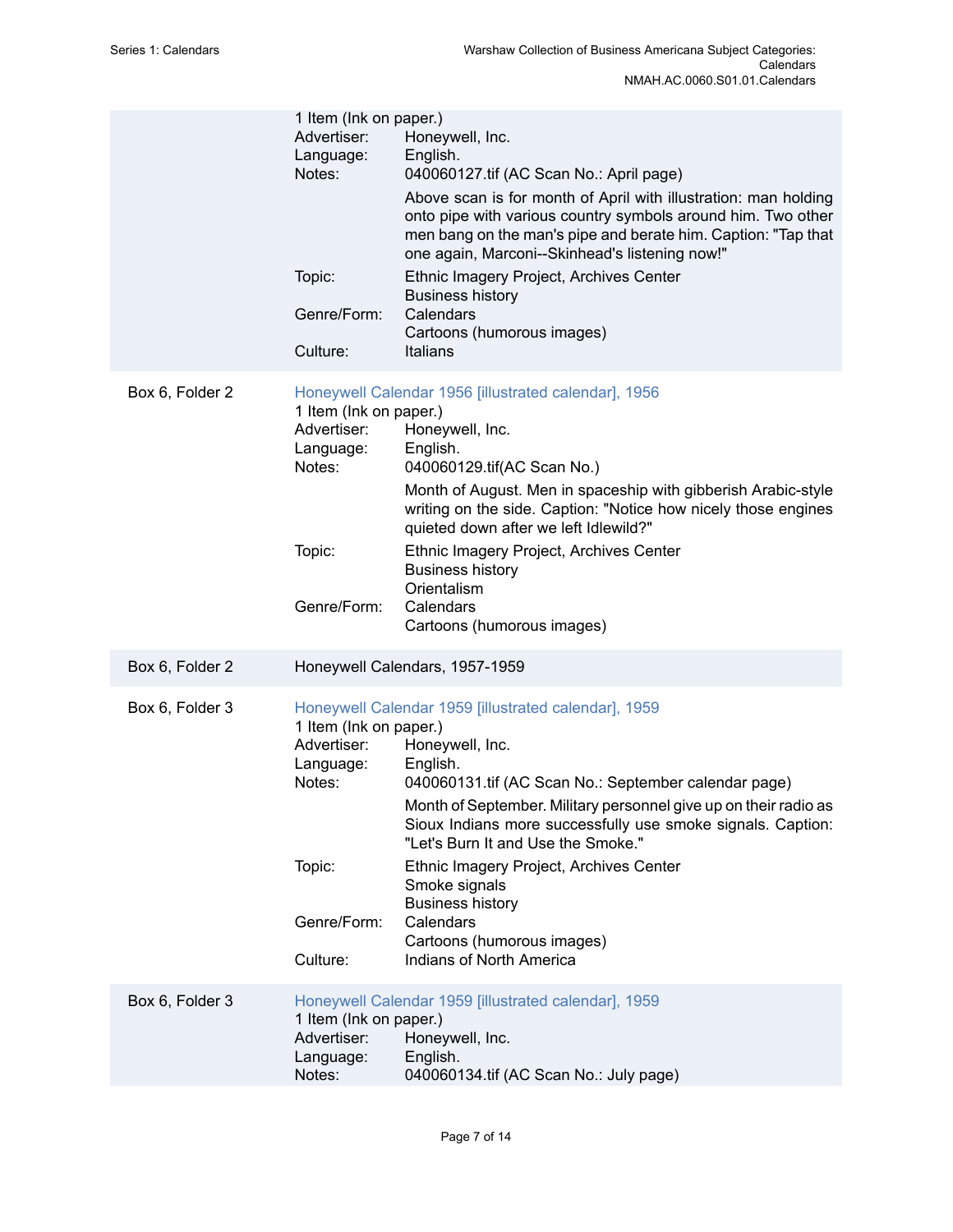| Topic:<br>Genre/Form:<br>Culture:                                                                 | Month of July. Carton: archeological dig where Arab cartoon<br>figures find an "aqueduct" that is actually an oil pipeline.<br>Caption: "Well I'll Be Damned--Another Aqueduct!"<br>Ethnic Imagery Project, Archives Center<br>Aqueducts<br>Petroleum pipelines<br><b>Business history</b><br>Archaeology<br>Calendars<br>Cartoons (humorous images)<br>Arabs                                                                                                                                               |
|---------------------------------------------------------------------------------------------------|-------------------------------------------------------------------------------------------------------------------------------------------------------------------------------------------------------------------------------------------------------------------------------------------------------------------------------------------------------------------------------------------------------------------------------------------------------------------------------------------------------------|
|                                                                                                   | Honeywell Calendars, 1960-1962                                                                                                                                                                                                                                                                                                                                                                                                                                                                              |
|                                                                                                   | Honeywell Calendars, 1963-1965                                                                                                                                                                                                                                                                                                                                                                                                                                                                              |
| Honeywell Calendars, 1977                                                                         |                                                                                                                                                                                                                                                                                                                                                                                                                                                                                                             |
|                                                                                                   | McDonald's Coloring Calendar, circa 1919-1954                                                                                                                                                                                                                                                                                                                                                                                                                                                               |
| 1 Item (Ink on paper.)<br>Advertiser:<br>Language:<br>Notes:<br>Topic:<br>Genre/Form:<br>Culture: | Honeywell Calender 1959 [illustrated calendar], 1959<br>Honeywell, Inc.<br>English.<br>040060136.tif (AC Scan No.: page for February)<br>Month of February: Cartoon of Naval ship greeting an Eskimo/<br>Inuit "welcoming party" featuring bars, cabarets, and souvenirs.<br>Caption: "You and Your Top Secret Polar Rendezvous!"<br>Ethnic Imagery Project, Archives Center<br><b>Business history</b><br>Calendars<br>Cartoons (humorous images)<br>Eskimo/Inuit<br>Indians of North America              |
| 1 Item (Ink on paper.)<br>Advertiser:<br>Language:<br>Notes:<br>Topic:<br>Genre/Form:<br>Culture: | Honeywell Calender 1961 [illustrated calendar]<br>Honeywell, Inc.<br>English.<br>040060137.tif (AC Scan No.: page for October)<br>Month of October: Cartoon featuring an American truck<br>dropping oil pipes in the desert. Caption: "Those Crazy<br>Americans Have Been Planting Signs and Throwing Away Pipe<br>All the Way From Cairo."<br>Ethnic Imagery Project, Archives Center<br>Orientalism<br><b>Business history</b><br>Petroleum pipelines<br>Calendars<br>Cartoons (humorous images)<br>Arabs |
|                                                                                                   |                                                                                                                                                                                                                                                                                                                                                                                                                                                                                                             |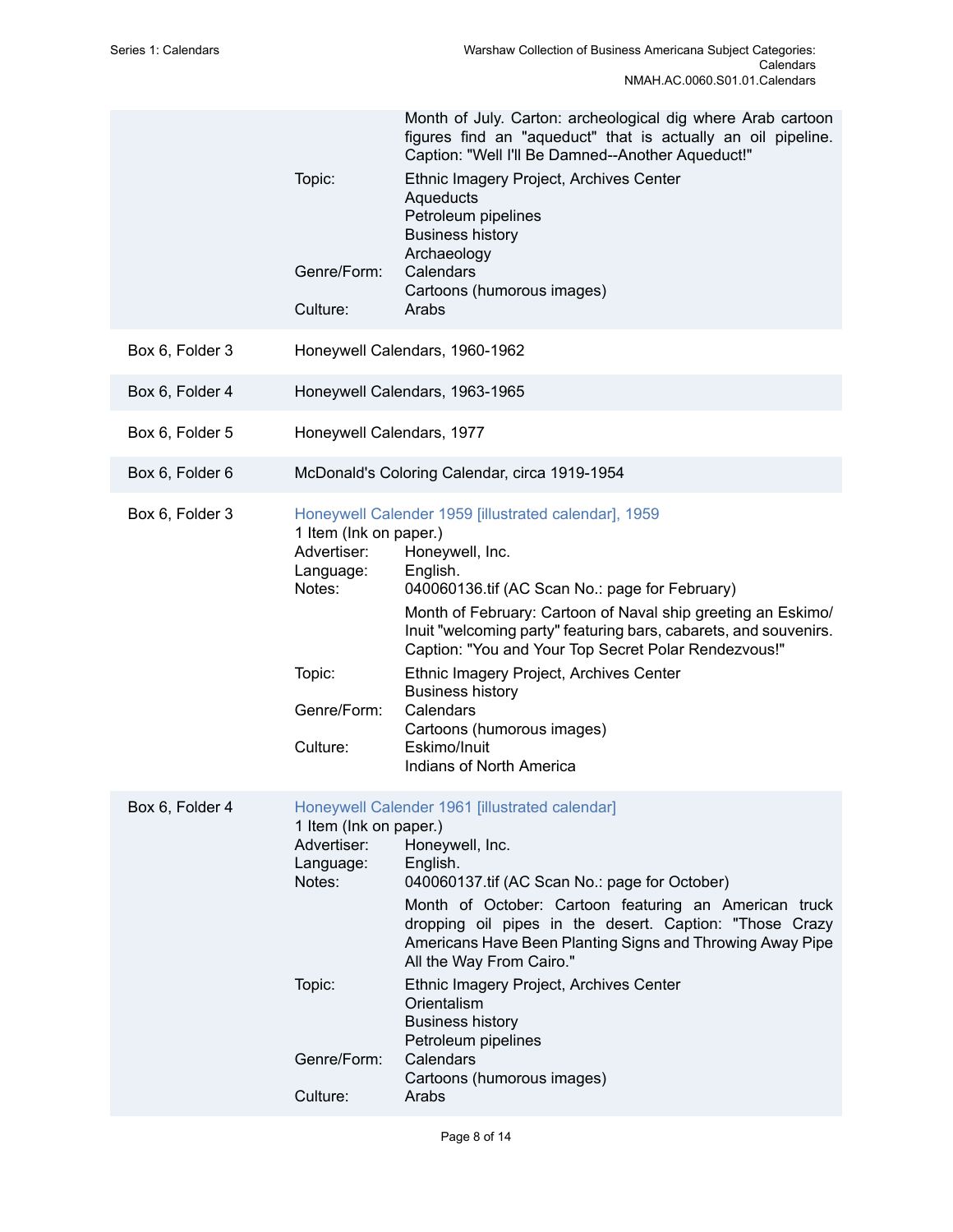| Box 6, Folder 4 | Honeywell Calendar 1962, 1962<br>1 Item (Ink on paper.) |                                                                                                                                                                                                                                                       |  |
|-----------------|---------------------------------------------------------|-------------------------------------------------------------------------------------------------------------------------------------------------------------------------------------------------------------------------------------------------------|--|
|                 | Advertiser:<br>Language:<br>Notes:                      | Honeywell, Inc.<br>English.<br>040060138.tif (AC Scan No.: image for March)                                                                                                                                                                           |  |
|                 |                                                         | Honeywell Calendar 1962, Month of March. Cartoon of two<br>Africans beating on drums and speaking to workers of the<br>"Modern Communications Incorporated." Caption: "--And Tell<br>Them to Send Us a New Set of Tubes and Two More<br>Technicians." |  |
|                 | Topic:                                                  | Ethnic Imagery Project, Archives Center<br><b>Business history</b>                                                                                                                                                                                    |  |
|                 | Genre/Form:                                             | Calendars<br>Cartoons (humorous images) -- 1940-1980                                                                                                                                                                                                  |  |
|                 | Culture:                                                | Africans                                                                                                                                                                                                                                              |  |

*Return to Table of [Contents](#page-1-0)*

## <span id="page-10-0"></span>Subseries 2: General Works

| Box 6, Folder 7-8       | Perpetual Calendars Advertisements for Calendars                                                                                                                  |
|-------------------------|-------------------------------------------------------------------------------------------------------------------------------------------------------------------|
| Box 6, Folder 9-10      | <b>Calendar Printing Plates</b>                                                                                                                                   |
| Box 6, Folder 11        | Advertisements for calendars                                                                                                                                      |
| Box 6, Folder 11        | Adevrtisements for calendars, January 1919                                                                                                                        |
| Box 7, Folder 1         | Calendars and Almanacs, The Mentor                                                                                                                                |
| Box 7, Folder 2         | Calendar of Special Days, Weeks and Months in 1954 published by the<br>Domestic Distribution Department, Chamber of Commerce of the United<br><b>States, 1954</b> |
| Box 7, Folder 3-5       | <b>Foreign Calendars</b>                                                                                                                                          |
| Box 7, Folder 6         | Publications relating to Calendar Reform                                                                                                                          |
| Box 7, Folder 7-8       | Religious Calendars and general business ephemera from manufacturers and<br>distributors of calendars                                                             |
| Box SUPP 7, Folder<br>3 | Calendar Specimens, 1881-1960<br>Notes:<br>Contains multiple examples of card calendars, hanging<br>calendars, and tear sheet varieties.                          |
| Box ADD12, Folder<br>4  | Day Calendars and Diaries Specimens, 1863-1865, 1860, 1869, 1843, 1917<br>Notes:<br>Seven specimen examples of small, pocket-sized calendars.                     |
| Box SUPP 7, Folder<br>4 | Miscellaneous, 1884-1952                                                                                                                                          |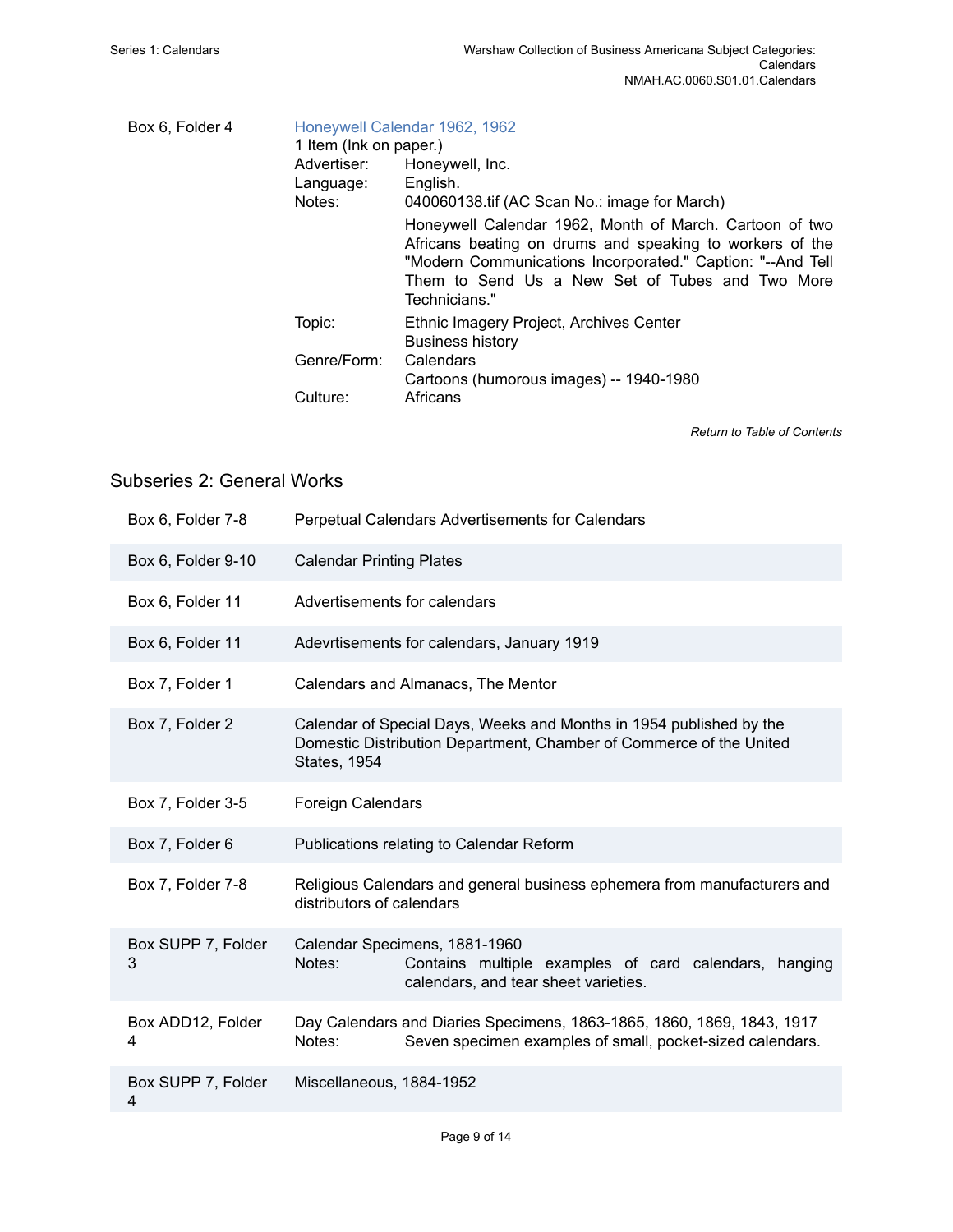<span id="page-11-0"></span>

|  |                                         | Notes:                                | Includes two pocket diary calendars, an annual/almanac type<br>publication, a price list, an invoice, an explanation of calendar<br>in papyros fibers, and a single illustration marked "calendar" on<br>the verso. |                                    |
|--|-----------------------------------------|---------------------------------------|---------------------------------------------------------------------------------------------------------------------------------------------------------------------------------------------------------------------|------------------------------------|
|  | Oversize ADDOV22                        | Osborne Art Calendars, 1903<br>Notes: | Monograph.                                                                                                                                                                                                          | <b>Return to Table of Contents</b> |
|  |                                         |                                       |                                                                                                                                                                                                                     |                                    |
|  | Subseries 3: Oversize, 1853-1878        |                                       |                                                                                                                                                                                                                     |                                    |
|  | Box Oversize 87,<br>Folder 1            | Calendars, 1858                       |                                                                                                                                                                                                                     |                                    |
|  | Oversize 10, Folder<br>1                | Calendars, 1860                       |                                                                                                                                                                                                                     |                                    |
|  | Oversize 10, Folder<br>$\overline{2}$   | Calendars, 1865                       |                                                                                                                                                                                                                     |                                    |
|  | Oversize 10, Folder<br>3                | Calendars, 1867                       |                                                                                                                                                                                                                     |                                    |
|  | Oversize 10, Folder<br>4                | Calendars, 1880-1886                  |                                                                                                                                                                                                                     |                                    |
|  | Box Oversize 87,<br>Folder <sub>2</sub> | Calendars, 1884                       |                                                                                                                                                                                                                     |                                    |
|  | Oversize 10, Folder<br>5                | Calendars, 1886                       |                                                                                                                                                                                                                     |                                    |
|  | Oversize 10, Folder<br>6                | Calendars, 1887                       |                                                                                                                                                                                                                     |                                    |
|  | Oversize 10, Folder<br>7                | Calendars, 1889-1892                  |                                                                                                                                                                                                                     |                                    |
|  | Box Oversize 87,<br>Folder <sub>3</sub> | Calendars, 1891                       |                                                                                                                                                                                                                     |                                    |
|  | Oversize 10, Folder<br>8                | Calendars, 1892                       |                                                                                                                                                                                                                     |                                    |
|  | Oversize 10, Folder<br>9                | Calendars, 1894                       |                                                                                                                                                                                                                     |                                    |
|  | Oversize 10, Folder<br>10               | Calendars, 1895                       |                                                                                                                                                                                                                     |                                    |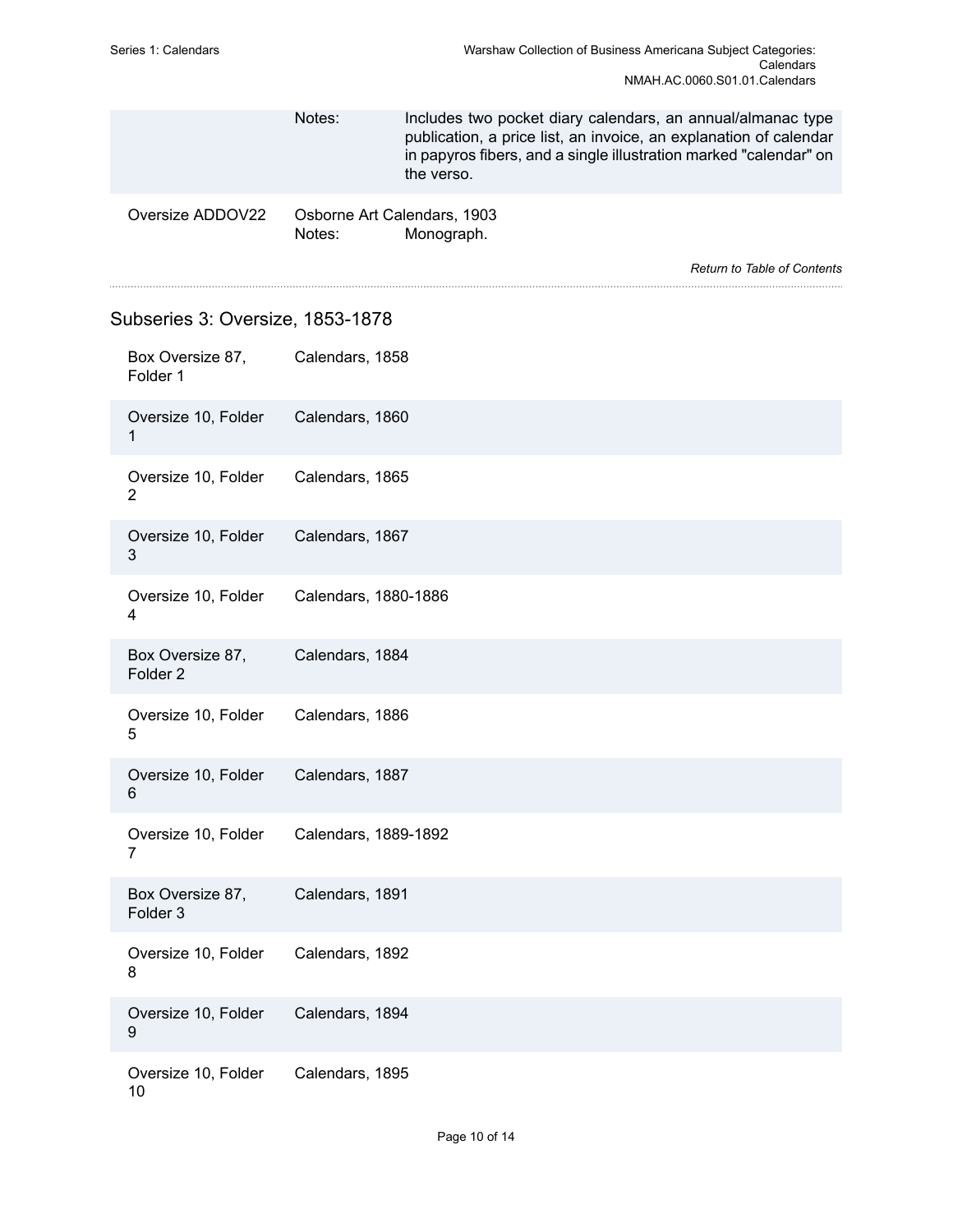| Oversize 10, Folder<br>11               | Calendars, 1896-1897 |
|-----------------------------------------|----------------------|
| Box Oversize 87,<br>Folder 4            | Calendars, 1896      |
| Oversize 10, Folder<br>$12 - 15$        | Calendars, 1897      |
| Oversize 10, Folder<br>$16 - 17$        | Calendars, 1898-1899 |
| Box Oversize 87,<br>Folder 5            | Calendars, 1898      |
| Oversize 11, Folder<br>1                | Calendars, 1899      |
| Oversize 11, Folder<br>$\overline{2}$   | Calendars, 1900      |
| Oversize 11, Folder<br>$3 - 4$          | Calendars, 1901-1903 |
| Box Oversize 88,<br>Folder 1            | Calendars, 1901      |
| Oversize 11, Folder<br>$5-6$            | Calendars, 1902      |
| Oversize 11, Folder<br>$7-8$            | Calendars, 1902      |
| Box 12, Folder 1                        | Calendars, 1903      |
| Box 12, Folder 2                        | Calendars, 1904-1907 |
| Box Oversize 88,<br>Folder <sub>2</sub> | Calendars, 1904      |
| Box 12, Folder 3                        | Calendars, 1905      |
| Box 12, Folder 4                        | Calendars, 1906      |
| Box 12, Folder 5                        | Calendars, 1907      |
| Box 12, Folder 6-7                      | Calendars, 1908      |
| Box 12, Folder 8                        | Calendars, 1909      |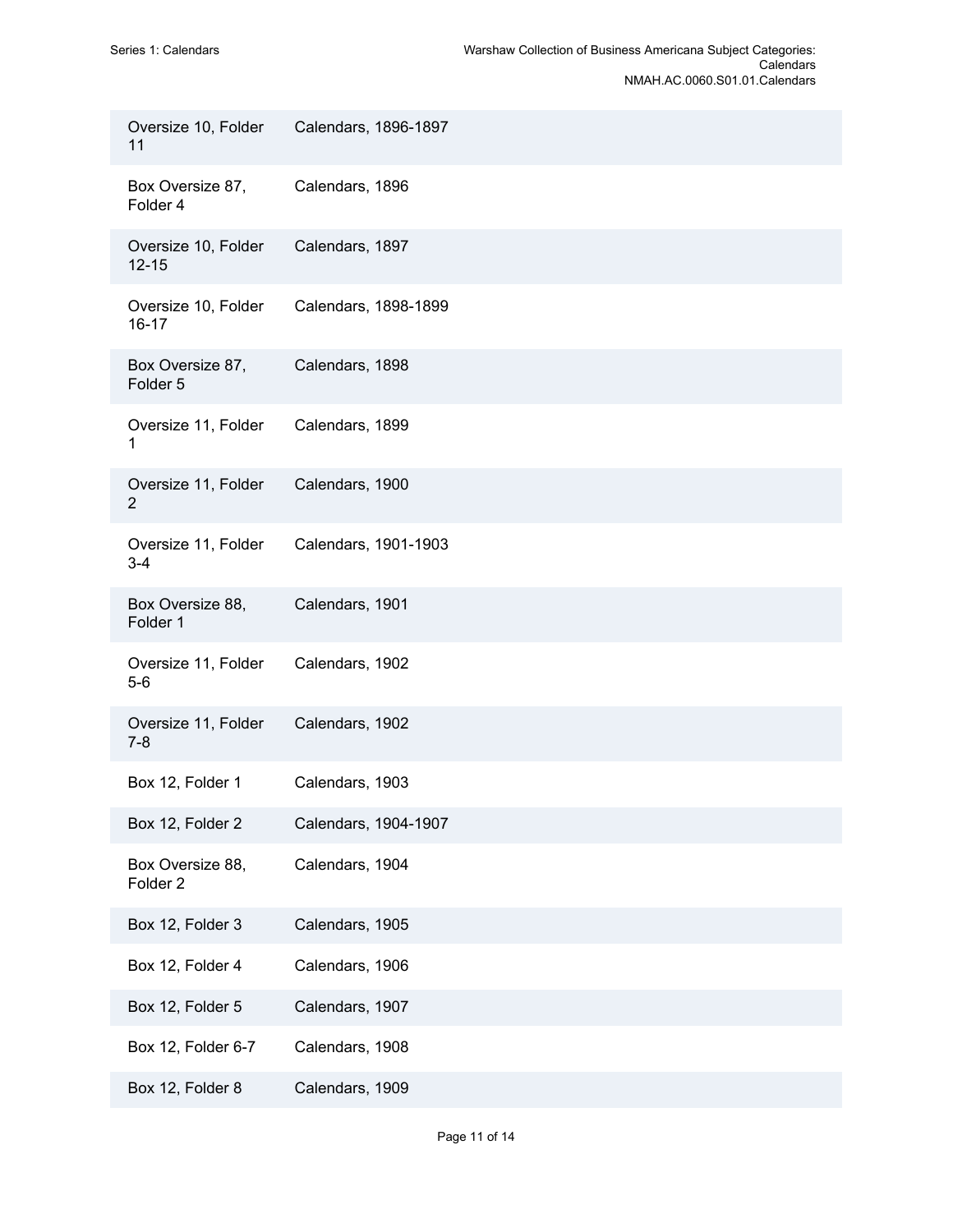| Box 12, Folder 9                        | Calendars, 1910      |
|-----------------------------------------|----------------------|
| Box 12, Folder 10                       | Calendars, 1911      |
| Box 12, Folder 11                       | Calendars, 1913      |
| Box 12, Folder 12                       | Calendars, 1915      |
| Box 13, Folder 1-2                      | Calendars, 1916-1922 |
| Box Oversize 88,<br>Folder <sub>3</sub> | Calendars, 1920      |
| Box 13, Folder 3                        | Calendars, 1926      |
| Box 13, Folder 4                        | Calendars, 1933-1944 |
| Box Oversize 88,<br>Folder 4            | Calendars, 1937      |
| Box 13, Folder 5                        | Calendars, 1944      |
| Box 13, Folder 6                        | Calendars, 1945      |
| Box 13, Folder 7                        | Calendars, 1946      |
| Box 13, Folder 8                        | Calendars, 1947      |
| Box 13, Folder 9                        | Calendars, 1948-1953 |
| Box Oversize 89,<br>Folder 1            | Calendars, 1948      |
| Box 13, Folder 10                       | Calendars, 1951      |
| Box 13, Folder 11                       | Calendars, 1957-1965 |
| Box Oversize 89,<br>Folder <sub>2</sub> | Calendars, 1961      |
| Box 13, Folder 12                       | Calendars, 1976      |
| Box 13, Folder 13                       | Calendars, 1978      |
| Box 13, Folder 14                       | Calendars, 1976-1979 |
| Box Oversize 89,<br>Folder 3            | Calendars, undated   |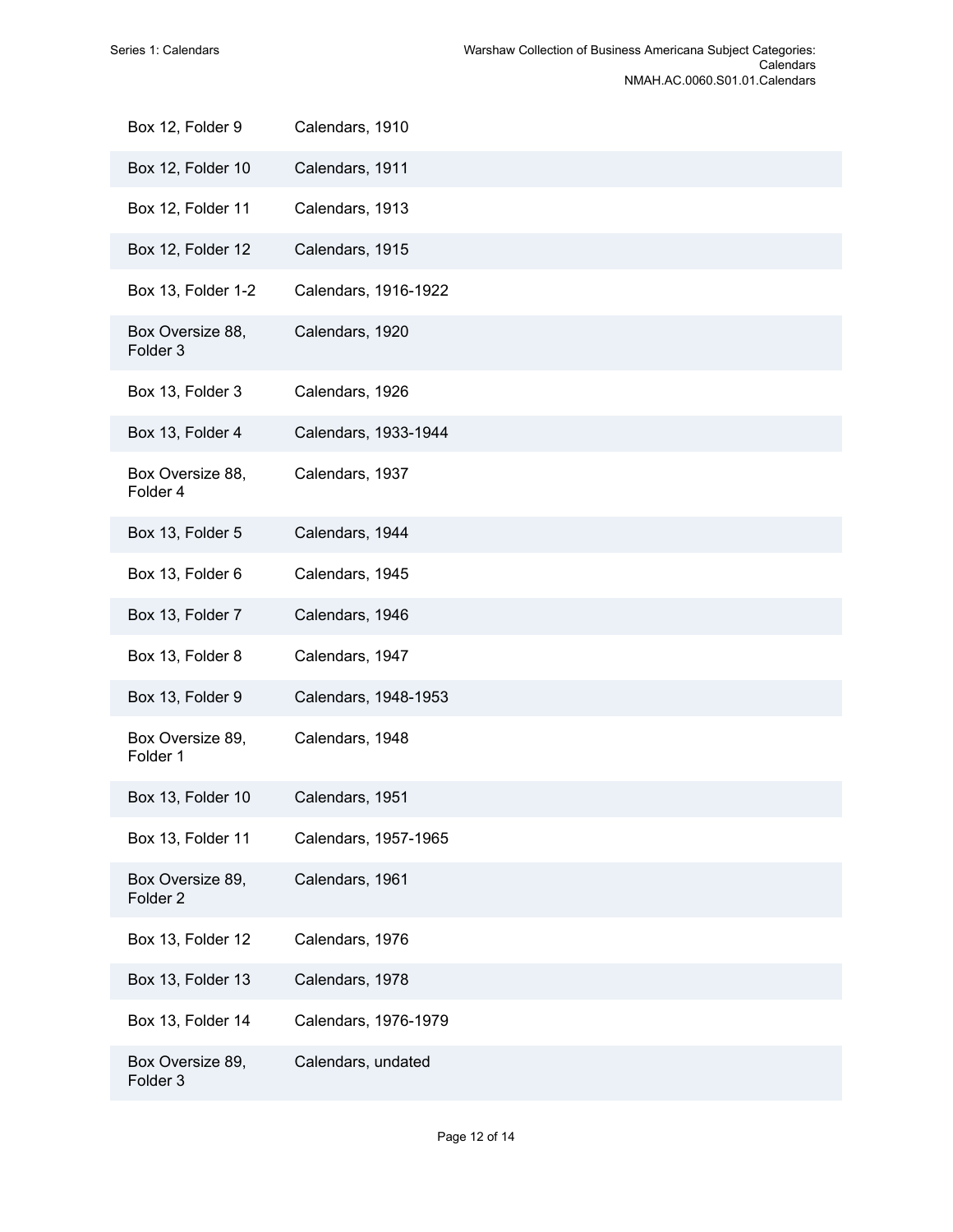| Box 13, Folder<br>$15 - 16$                                      | Calendars                                                                                                                                                  |                                                                                                                                                                                                                                              |
|------------------------------------------------------------------|------------------------------------------------------------------------------------------------------------------------------------------------------------|----------------------------------------------------------------------------------------------------------------------------------------------------------------------------------------------------------------------------------------------|
| Box 13, Folder 17                                                | <b>Reform Calendars</b>                                                                                                                                    |                                                                                                                                                                                                                                              |
| Oversize 10, Folder<br>$1 - 13$                                  | Calendars                                                                                                                                                  |                                                                                                                                                                                                                                              |
| Oversize 10, Folder<br>15                                        | [1896 Calendar.], 1896<br>Image(s)<br>Image(s)<br>Image(s)<br>Image(s)<br>Image(s)<br>Image(s)<br>Image(s)<br>Language:<br>Notes:<br>Topic:<br>Genre/Form: | 1 Item (Ink on paper.; 16.5" x 11.5".)<br>English.<br>AC0060-0000190-01 to AC0060-0000190-07 (AC Scan<br>Nos.)<br>1896 illustrated calendar with March, Februrary, June,<br>August, October, November and December.<br>Holidays<br>Calendars |
| Oversize 11, Folder<br>$1 - 8$                                   | Calendars                                                                                                                                                  |                                                                                                                                                                                                                                              |
| Oversize 12, Folder<br>$1 - 13$                                  | Calendars                                                                                                                                                  |                                                                                                                                                                                                                                              |
| Oversize 13, Folder<br>$1 - 14$                                  | Calendars                                                                                                                                                  |                                                                                                                                                                                                                                              |
| Oversize 87, Folder<br>$1 - 2$                                   | Calendars                                                                                                                                                  |                                                                                                                                                                                                                                              |
| Oversize 88, Folder<br>$1 - 3$                                   | Calendars                                                                                                                                                  |                                                                                                                                                                                                                                              |
| Box Oversize 89,<br>Folder 1-4                                   | Calendars                                                                                                                                                  |                                                                                                                                                                                                                                              |
| Map-folder 1;<br>Map-folder 2;<br>Map-folder 3;<br>Map-folder 4; | Calendars                                                                                                                                                  |                                                                                                                                                                                                                                              |